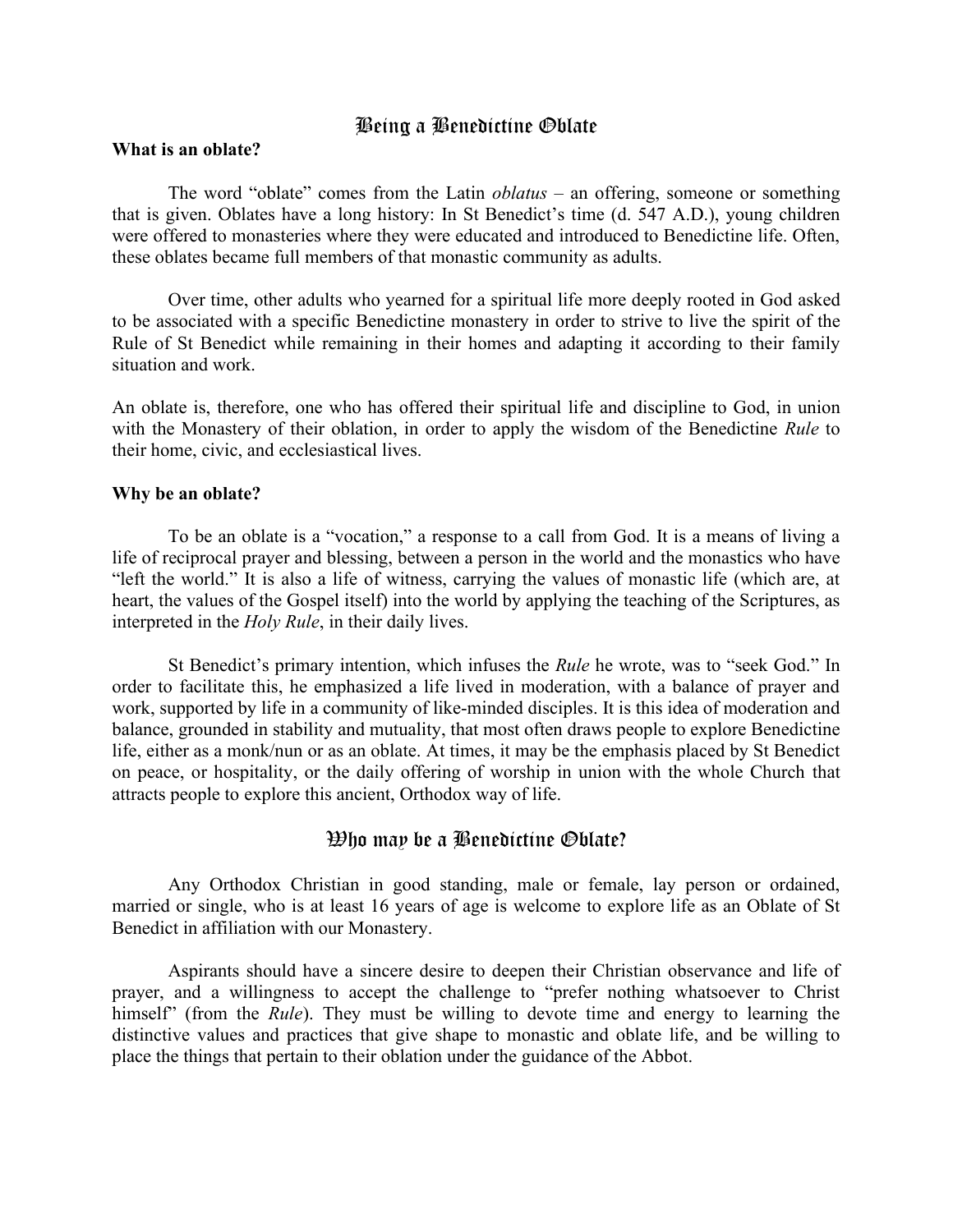While it is not an absolute requirement for those who live at a great distance from the Monastery, the aspirant should have the intention of, whenever possible, spending time with the Monastic Brotherhood, especially for an annual retreat. This is because oblation is meant to express a relationship between real persons, at a personal level.

Because of the promise of stability that must be made to the Monastery of Our Lady and Saint Laurence, the person may not be an oblate of another Benedictine community.<sup>1</sup> Oblates of another monastery are welcome to transfer their oblation to our Brotherhood.

### How does one become an Oblate?

After reviewing and praying about this initial information, a person may submit the application form. The aspirant returns the form to the Director of Oblates and this begins the process.

Once the application is accepted, the aspirant is invited to be invested as a Novice<sup>2</sup> Oblate. The novitiate is a time when you express your intention to try: to seek God as best you can; to learn about St Benedict and the *Holy Rule*, and explore and practice how the *Rule* can be applied to your own life; and to grow together in prayer and communion with the monastics and with your fellow oblates.

One is a novice for a year. During that time, your goal is to develop an idea of what it means to be a Benedictine and an oblate. Thus, the novice studies and reflects upon one Lesson from the Handbook per month. Each lesson concludes with Reflection Questions. At the end of each month, a copy of your responses to those questions should be sent to your mentor (assigned when one becomes a novice), who will acknowledge receipt; s/he may or may not, in turn, comment on what you have written.

At the end of the novitiate year, and upon completion of all twelve lessons, the novice may apply to make oblation, and profession of the three promises. The Abbot may then schedule the Rite of Oblation. As with the Investiture as a Novice, it is preferable that this be conducted by the Abbot in the monastic Oratory; however, when necessary, the Abbot may delegate a priest to celebrate the Rite.

The Rite of Oblation is a time of public commitment to the values, disciplines, and fellowship of the Benedictine family. Subsequently, oblation is renewed annually by means of a signed statement of renewal. This is done on the Feast of the Presentation (Entrance) of the Virgin Mary in the Temple – a very fitting time for renewing our own self-offering, especially since the Blessed Virgin Mother of God is, under her title of Our Lady of Glastonbury, the heavenly Patroness of our Benedictine Brotherhood.

<sup>&</sup>lt;sup>1</sup> It is possible, with the blessing of both superiors, to transfer one's oblation to another monastic community. Also, if the community of one's oblation has ceased to communicate with the oblate, has become inactive or has been dissolved, the Superior of MOLSL may accept a unilateral transfer of stability.

<sup>&</sup>lt;sup>2</sup> A beginner, whose task is to learn what will eventually be embraced and professed.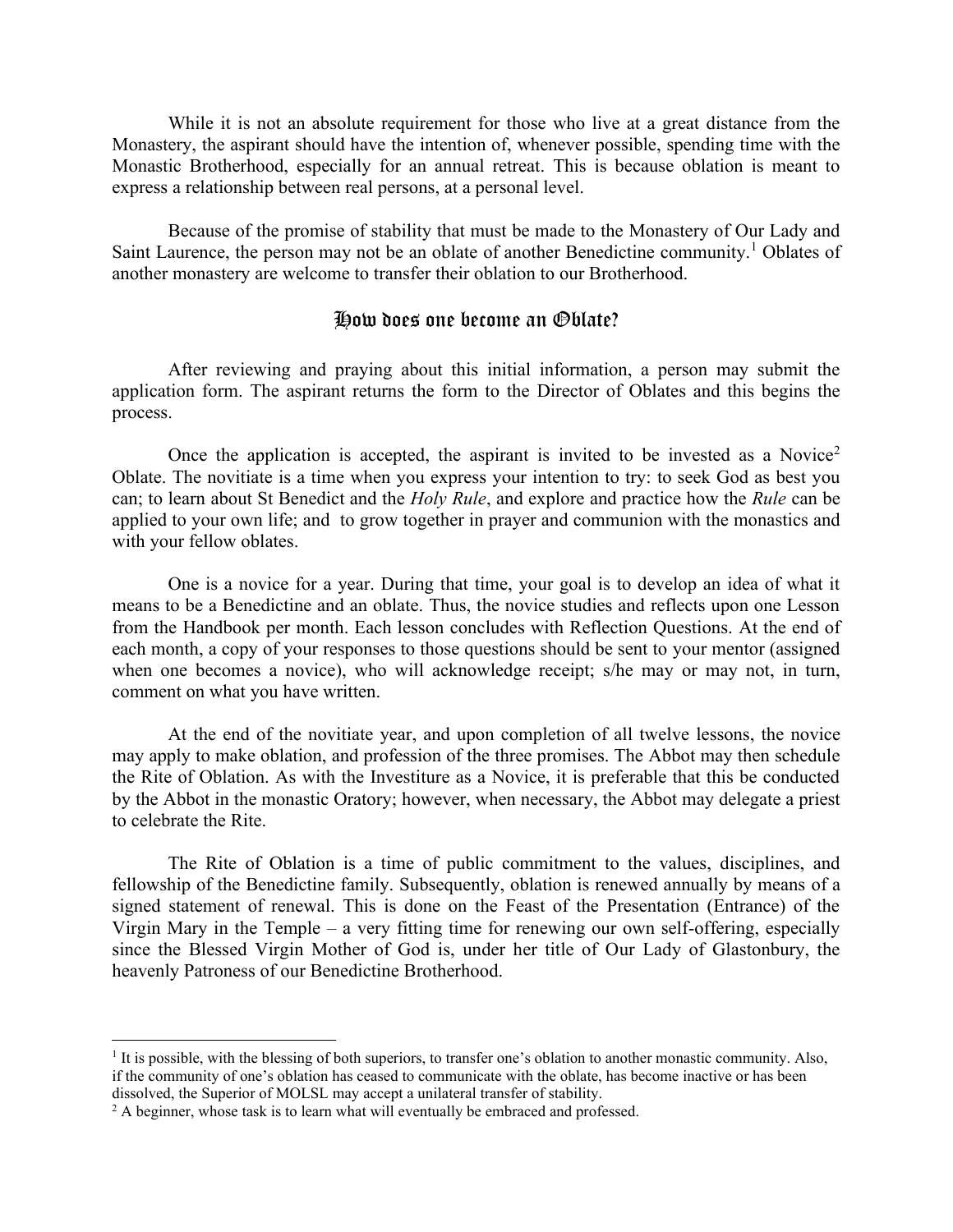With regard to both novitiate and annual oblation, the following policies should be carefully noted.

The oblates fellowship is not primarily a social organization; rather, it is a body of people who have undertaken, with the blessing of the Abbot, specific obligations in covenant with the Monastic Brotherhood. Remaining an oblate is dependent upon fulfilling those obligations. Therefore, as specified in our Monastic Customary:

- $\triangleright$  A novice who has not submitted the required reflections to the mentor for three months will be placed on leave of absence for up to three more months; if s/he has not resumed regular reading and reflection or otherwise contacted the mentor by the end of the leave, s/he will be automatically released from the novitiate. Should former novices later believe their circumstances are more favorable, they are welcome to re-apply.
- ➢ A novice may request that the Director of Novices grant an extension of the novitiate for up to three months. If the necessary things have not been completed by the end of the three months, the novice will be released. Should former novices later believe their circumstances are more favorable, they are welcome to re-apply.
- ➢ An oblate who leaves the Orthodox Church, causes grave scandal, or fails to fulfill the Duties of an Oblate as spelled out below (*unless* specifically granted economia by the Abbot) will be dismissed or denied renewal by the Abbot, unless s/he has requested in writing, a leave of absence due to urgent circumstances. The Abbot may grant such a leave for up to six months, and it may be renewed once for up to a further six months.
- $\triangleright$  An oblate who recognizes that, due to circumstances, s/he is not in a position to automatically renew their oblation may consult with the Abbot and/or notify the Director of Oblates that renewal is not feasible at the present time. In this circumstance, the oblate can apply for reinstatement when circumstances are again favorable. S/he would then make their oblation as was done the first time, and subsequently renew in the usual manner.

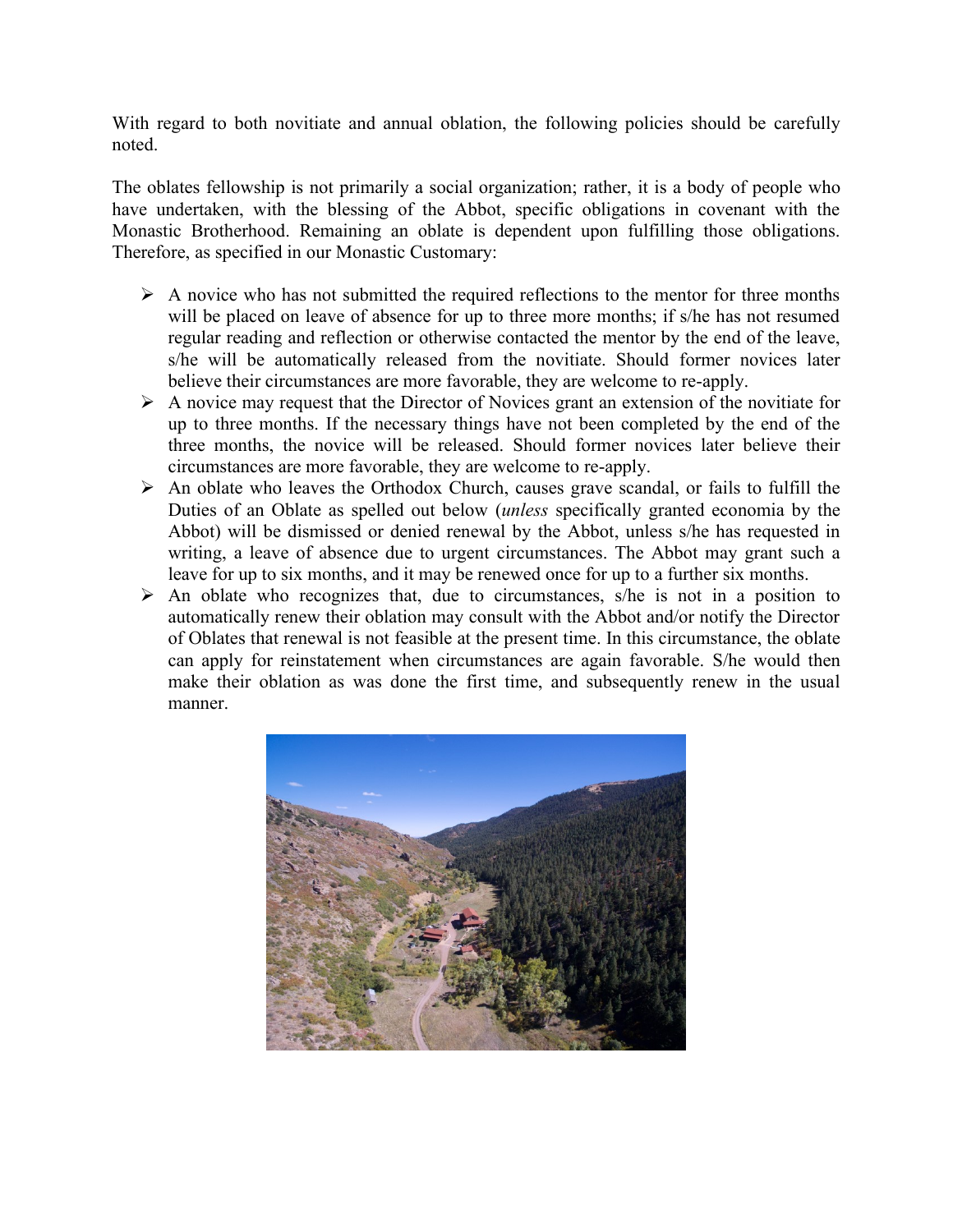# The Three Promises of an Oblate of the Monastery of Our Lady and Saint Laurence

1. **Stability of Heart.** Monks, nuns, and oblates commit themselves to the monastic family they are joining. It is through commitment and perseverance – our stability of heart – that we shall be saved. A sense of purpose, of guided meaning in life, is the first fruit of stability.

2. **Ongoing Conversion in the Spirit of the Holy Rule**. As we continually seek God and strive for proper balance in the elements of our lives, we make progress in our fidelity to the spirit of monastic life. Each oblate, in consultation with the monastic Superior, must adapt the values and disciplines of the *Rule* (which are those of the Gospel), to the circumstances of his or her daily life.

3. **Obedience to the Will of God.** Obedience to the will of God, or active listening, is not a project we take up. Rather, it is a way of being in the world. God's will is not a puzzle to be solved, but a mystery to be lived! For the Benedictine monk, nun, or oblate, listening and living is achieved through an attitude of contemplation, of joyful "listening with the ear of the heart" to the voice of God in every aspect of our lives. As members of a monastic fellowship, we also listen for the will of God in the voice of the Abbot. His admonitions, regarding the *Rule* and Benedictine life, should carry great weight in our discernment.

# The Six Duties of an Oblate of St Benedict Of the Monastery of Our Lady and Saint Laurence

1. **The Divine Office** (the Hours)**.** Oblates shall pray, *on a daily basis*, those portions of the Divine Office, specified in their personal rule, agreed upon with the Abbot before the Rite of Oblation. This is to include at least one of the "major" Offices of Matins/Lauds or Vespers. The Office (Hours) may be prayed according to the Rite used in an oblate's parish church or any canonical Orthodox Rite approved by the Abbot.

2. **The Rule of St Benedict.** Oblates shall read daily from the *Rule of St Benedict*. The *Rule* sets forth the basic Gospel teachings and Christian disciplines that we follow to help us grow in the love of Christ.

3. *Lectio divina*. Oblates should practice *lectio divina* each day. This is meditative, holy reading of the Sacred Scriptures or other Orthodox writings. It is intended to help you be attentive to God's presence in your daily life. The presence of God in this form of reading, as in daily life, works two ways: you seeking God; God seeking you.

4. **The Holy Sacraments** (Holy Mysteries). Oblates should participate frequently in the Sacred Liturgy, make regular confession to their priest or other confessor, and, when properly prepared, receive the Body and Blood of Our Lord in Holy Communion.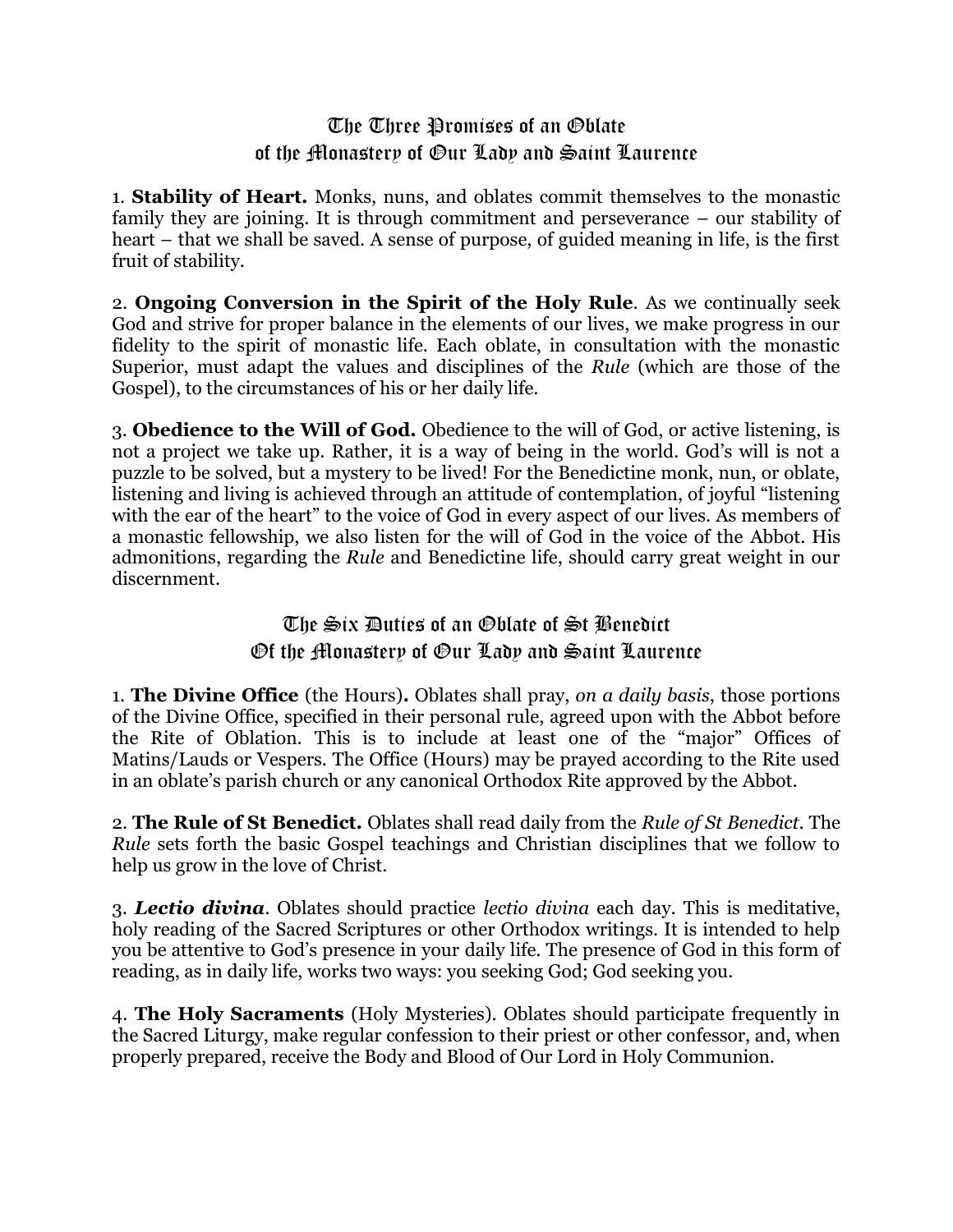5. **Christian Stewardship**. Oblates are to be regular in financial support, according to their means, of their parish, of the Monastery of Our Lady and Saint Laurence, and of the poor and those in need. In some cases, other means of support for the Monastic Brotherhood may be accepted by the Abbot, in lieu of monetary donations.

6. **Accountability.** Oblates (but not novices) are expected to communicate, by letter, or email, or phone call, with the Abbot following at least two of the four, annual Embertides. 3

# The Three Privileges of an Oblate of the Monastery of Our Lady and Saint Laurence

1**. Prayer.** To be remembered by name in the regular intercessions of the Monastic Brotherhood.

2. **Participation.** To attend the annual retreat for oblates at no charge. Also, to attend other events sponsored by the BFSL or the Monastery at a reduced charge or, sometimes, at no charge.

3. **Presence.** To be present at, or make extended stays at, the Monastery and take part in the worship and *horarium* of the Monastic Brotherhood at any time, provided space is available.



*St. Henry II, Patron of Benedictine Oblates*

<sup>3</sup> Groups of days (Wednesday, Friday, and Saturday) of prayer and fasting, occurring after the first Sunday of Lent, Pentecost, the feast of the Holy Cross (Sept 14), and the feast of St Lucy (Dec 13). [Old English *ymbrendǣg,* from *ymbren,* or *ymbryne* a (recurring) period, from *ymb* around + *ryne* a course + *dǣg* day]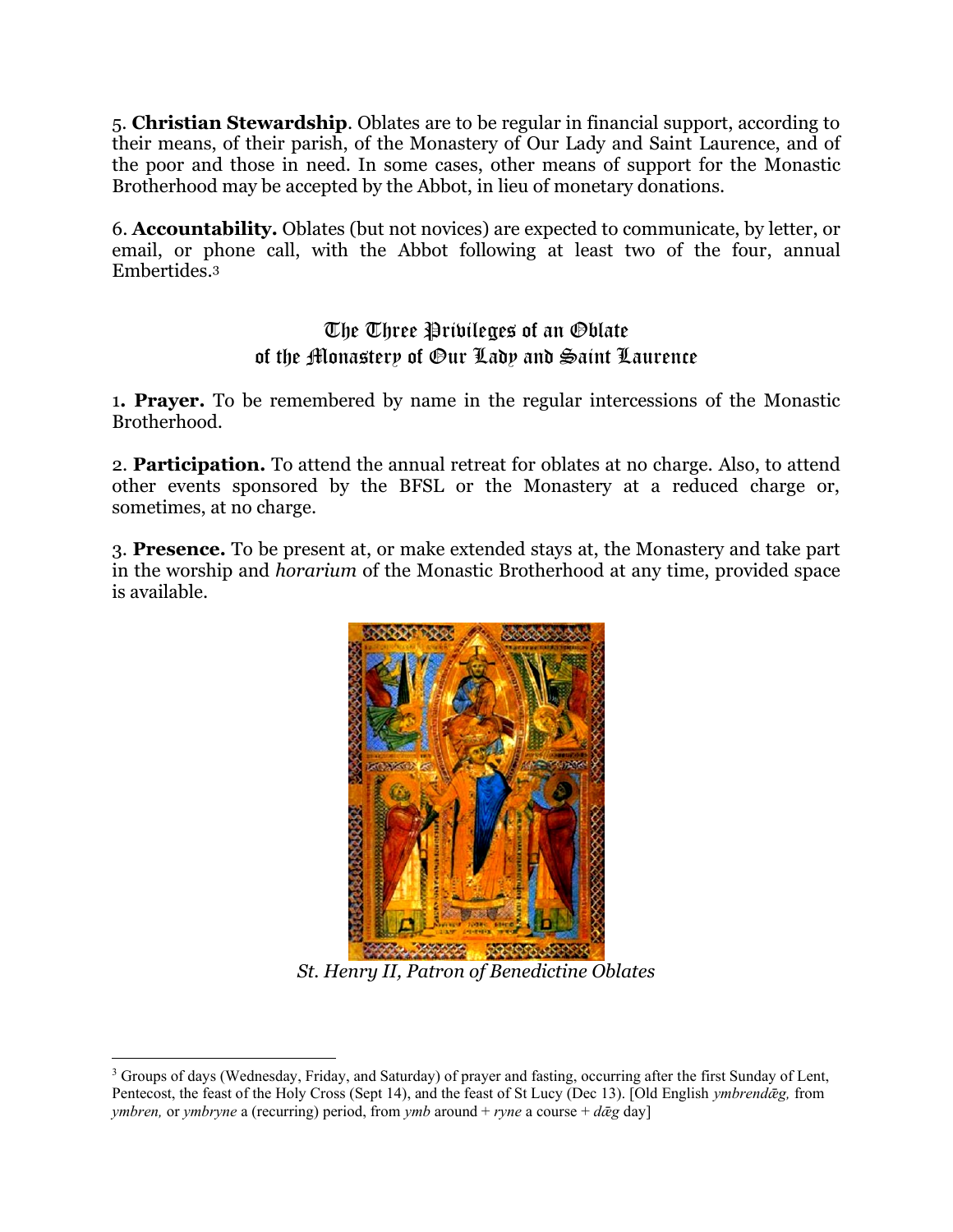# The Benedictine Fellowship of Saint Laurence and the Monastery of Our Lady and Saint Laurence: Orthodox Benedictine Monks and Nuns

## The Benedictine Fellowship

The Benedictine Fellowship of St Laurence is an independent, Colorado not-forprofit corporation (501.c.3), established to carry out religious and charitable purposes. Its mission is to promote spiritual renewal and worship according to the ancient traditions of Orthodox Catholic Christianity, and to establish Orthodox Benedictine monastic life on its 600-acre Fremont County campus. Taking inspiration from the classic monastic *Rule* [of St Benedict](http://www.ccel.org/ccel/benedict/rule2/files/rule2.html) (c. 542 A.D.), the Fellowship sponsors several ministries dedicated to promoting balanced Christian living through daily worship, study, prayer, contemplation, hospitality, and work.

The Fellowship is under the patronage of [St Laurence, Archdeacon and Martyr of](http://orthodoxwiki.org/Lawrence_of_Rome)  [Rome,](http://orthodoxwiki.org/Lawrence_of_Rome) one of the early Church's most beloved saints. While associated in mission with the Orthodox Christian Church, the Fellowship, Press, and Retreat Center are not affiliated with any one bishop or jurisdiction of the Orthodox Church. An independent Board of Directors oversees our finances, facilities, and faithfulness to our mission.

While most of those who serve on the Board or live at the Retreat Center are Western Orthodox Christians *personally* affiliated with the Western Rite Vicariate of the [Antiochian Orthodox Christian Archdiocese of North America,](http://www.antiochian.org/) the Center is open and welcoming to Eastern Orthodox Christians of any jurisdiction and to all people of good will.

## The Monastery of Our Lady and Saint Laurence

The Monastery of Our Lady and Saint Laurence is a small, canonical monastery for both men and women, under the jurisdiction of the Antiochian Orthodox Christian Archdiocese of North America, and is associated with the Western-rite Vicariate of that Archdiocese. The Monastery strives to model its life on the *Holy Rule* of Saint Benedict of Nursia (c. 542 A.D.), modified by a *Customary* developed by the founding Superior.

## Our Lady of Glastonbury and Saint Laurence, Archdeacon and Martyr

Glastonbury is the legendary birthplace of English Christianity, believed to have been brought there by St Joseph of Arimathea. The story has it that Christ, himself, went there with St Joseph on a merchant voyage during the time before he began his public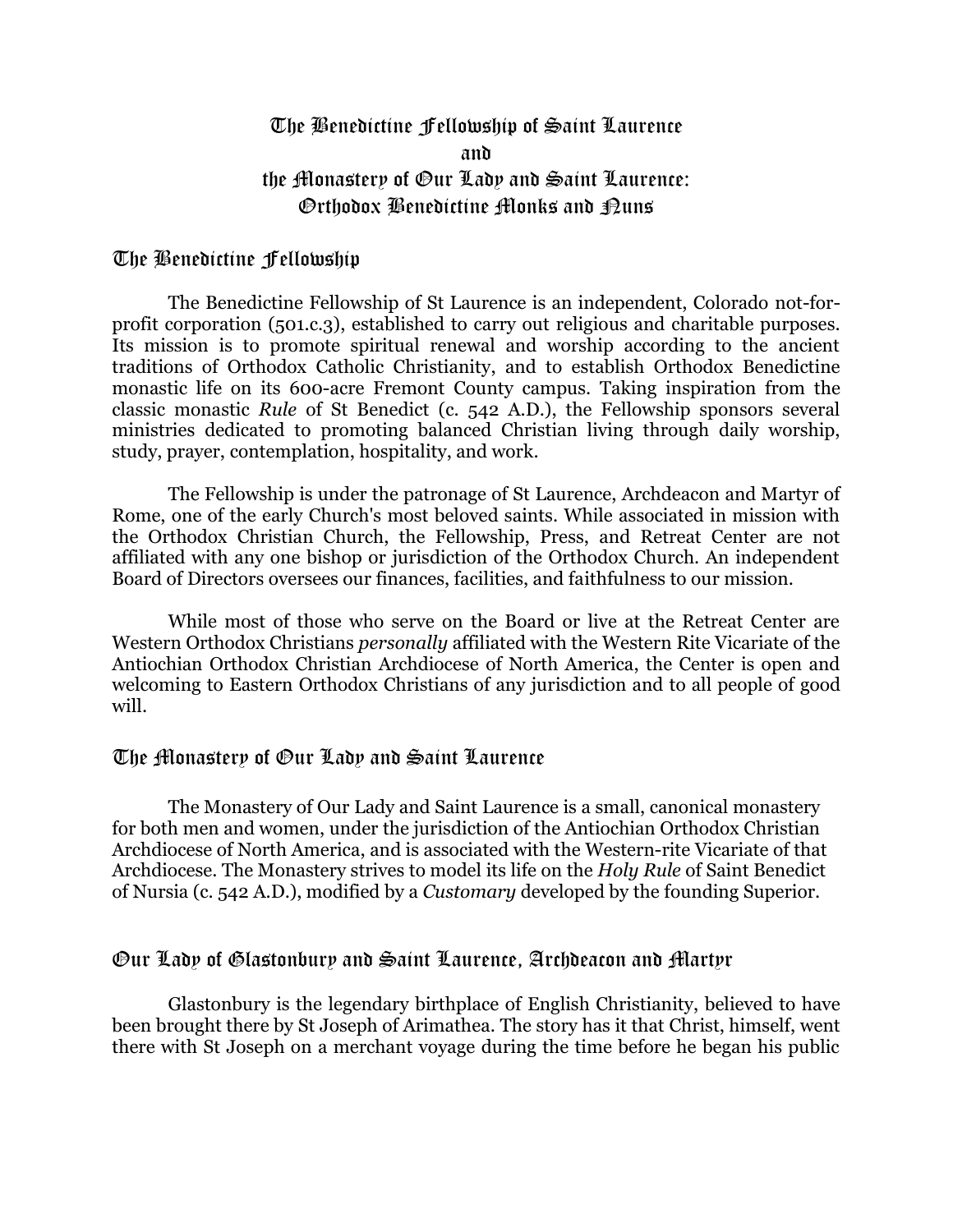ministry.<sup>4</sup> Medieval writers also credit both St Patrick and St Brigid with time at Glastonbury, though there is no earlier documentary proof of their time there.

What is documented is that, at the time of the Saxon conquest, in the late seventh century A.D., there was already an ancient church there, dedicated to St Mary the Virgin, around which there grew up a monastery. St Dunstan (later Archbishop of Canterbury) became Abbot there in 943 and introduced the *Rule* of Saint Benedict, under which the Abbey continued to flourish until it was destroyed by Henry VIII, who plundered and dissolved it and executed the last Abbot. It is now but a picturesque ruin.

In view of the arrival of an Icon of Our Lady of Glastonbury here at the BFSL Retreat Center (originally commissioned by a late member of the Board of Directors – who is now buried outside our Oratory – for a mission church and monastery in Canada), and the "Anglo" style and traditions of the Fellowship and resident monastics, it was decided to name the Monastery after the Virgin under her title of Glastonbury (Feast, August 15) and draw, prayerfully, not only on her intercession and protection along with that of Saint Laurence, but upon the rich heritage of ancient English Orthodoxy and monastic life as it flourished in Glastonbury for many centuries before the Great Schism.

The choice of St Laurence as our secondary Patron (Feast, August 10), quite naturally, honors our connection to the Benedictine Fellowship of Saint Laurence, on whose Rocky Mountain campus the Monastery is blessed to reside. It also provides inspiration towards self-sacrificial service, evangelization, and serves as a spiritual link to the ancient See of Rome as it existed in the first millennium of the one, holy, catholic, and apostolic Church of the Orthodox, prior to its schism from the four ancient Patriarchates of the East.



<sup>4</sup> This legend forms the basis of a poem by William Blake, made popular in the film *Chariots of Fire*, the first two stanzas of which read: And did those feet in ancient time Walk upon England's mountains green? And was the holy Lamb of God On England's pleasant pastures seen? And did the Countenance Divine Shine forth upon our clouded hills? And was Jerusalem builded here Among these dark satanic mills?